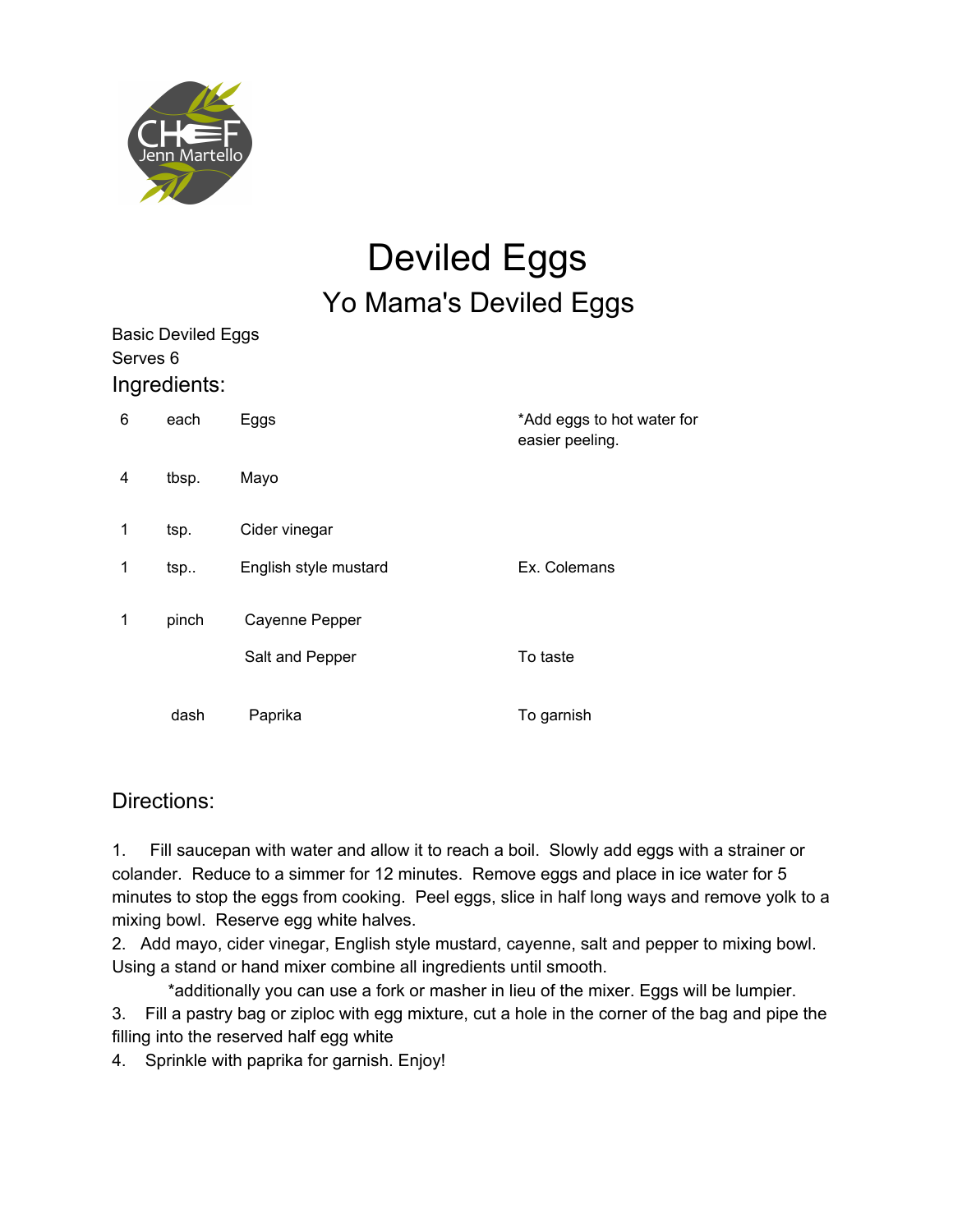

# Deviled Eggs Not a Taco

| Serves 6 | <b>Taco Deviled Eggs</b> |                        |                                               |
|----------|--------------------------|------------------------|-----------------------------------------------|
|          | Ingredients:             |                        |                                               |
| 6        | each                     | Eggs                   | *Add eggs to hot water for<br>easier peeling. |
| 2        | tbsp.                    | Mayo                   |                                               |
| 2        | tbsp                     | Sour cream             |                                               |
| 1        | tsp.                     | Cider vinegar          |                                               |
| 1        | tsp.                     | Taco seasoning         | Ex. McCormicks                                |
|          |                          | Salt and Pepper        | To taste                                      |
|          |                          | Crushed tortilla Chips | To garnish                                    |
|          |                          | Sliced olives          | To garnish                                    |

#### Directions:

1. Fill saucepan with water and allow it to reach a boil. Slowly add eggs with a strainer or colander. Reduce to a simmer for 12 minutes. Remove eggs and place in ice water for 5 minutes to stop the eggs from cooking. Peel eggs, slice in half long ways and remove yolk to a mixing bowl. Reserve egg white halves.

2. Add mayo, sour cream, cider vinegar, taco seasoning, salt and pepper to mixing bowl. Using a stand or hand mixer combine all ingredients until smooth.

\*additionally you can use a fork or masher in lieu of the mixer. Eggs will be lumpier. 3. Fill a pastry bag or ziploc with egg mixture, cut a hole in the corner of the bag and pipe the filling into the reserved half egg white

4. Top each egg with crushed tortilla chips and a sliced olive. Enjoy!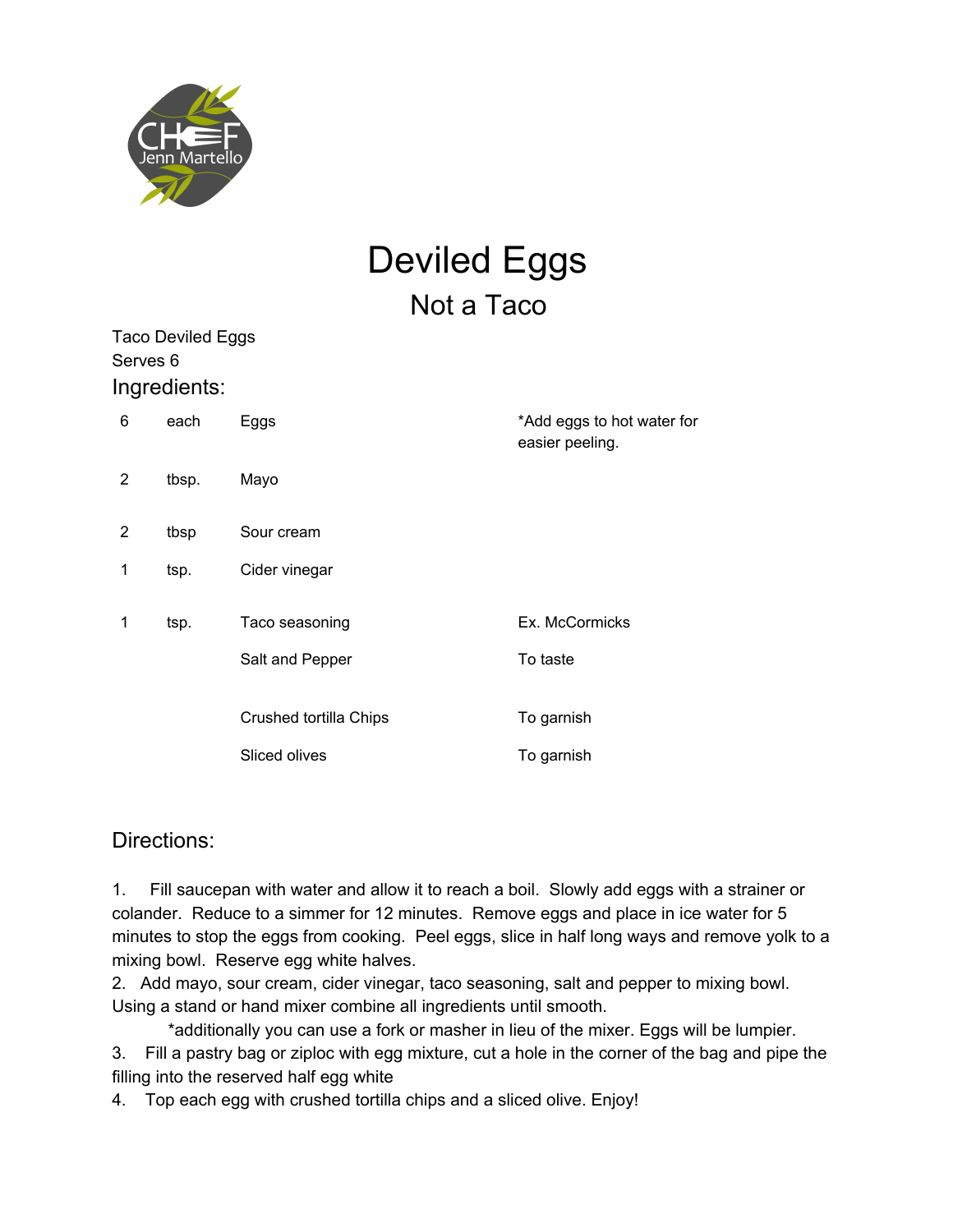

## Deviled Eggs Soy-racha

Spicy Asian style deviled egg Serves 6 Ingredients:

| 6              | each  | Eggs                 | *Add eggs to hot water for<br>easier peeling. |
|----------------|-------|----------------------|-----------------------------------------------|
| $\overline{2}$ | tbsp. | Mayo                 |                                               |
| 1              | tsp.  | Rice vinegar         |                                               |
| 1              | tsp.  | Soy sauce            |                                               |
| 1              | tsp.  | Sriracha             | Plus more for garnish                         |
| 1/2            | tsp.  | Sesame oil           |                                               |
|                |       |                      |                                               |
|                |       | Toasted sesame seeds | To garnish                                    |
|                |       | Seaweed chips        | To garnish                                    |
|                |       |                      |                                               |

#### Directions:

1. Fill saucepan with water and allow it to reach a boil. Slowly add eggs with a strainer or colander. Reduce to a simmer for 12 minutes. Remove eggs and place in ice water for 5 minutes to stop the eggs from cooking. Peel eggs, slice in half long ways and remove yolk to a mixing bowl. Reserve egg white halves.

2. Add mayo, rice vinegar, soy sauce, 1 tsp. sriracha, sesame oil to mixing bowl. Using a stand or hand mixer combine all ingredients until smooth.

\*additionally you can use a fork or masher in lieu of the mixer. Eggs will be lumpier. 3. Fill a pastry bag or ziploc with egg mixture, cut a hole in the corner of the bag and pipe the filling into the reserved half egg white

4. Top each egg with toasted sesame seeds, seaweed and a squeeze of sriracha. Enjoy!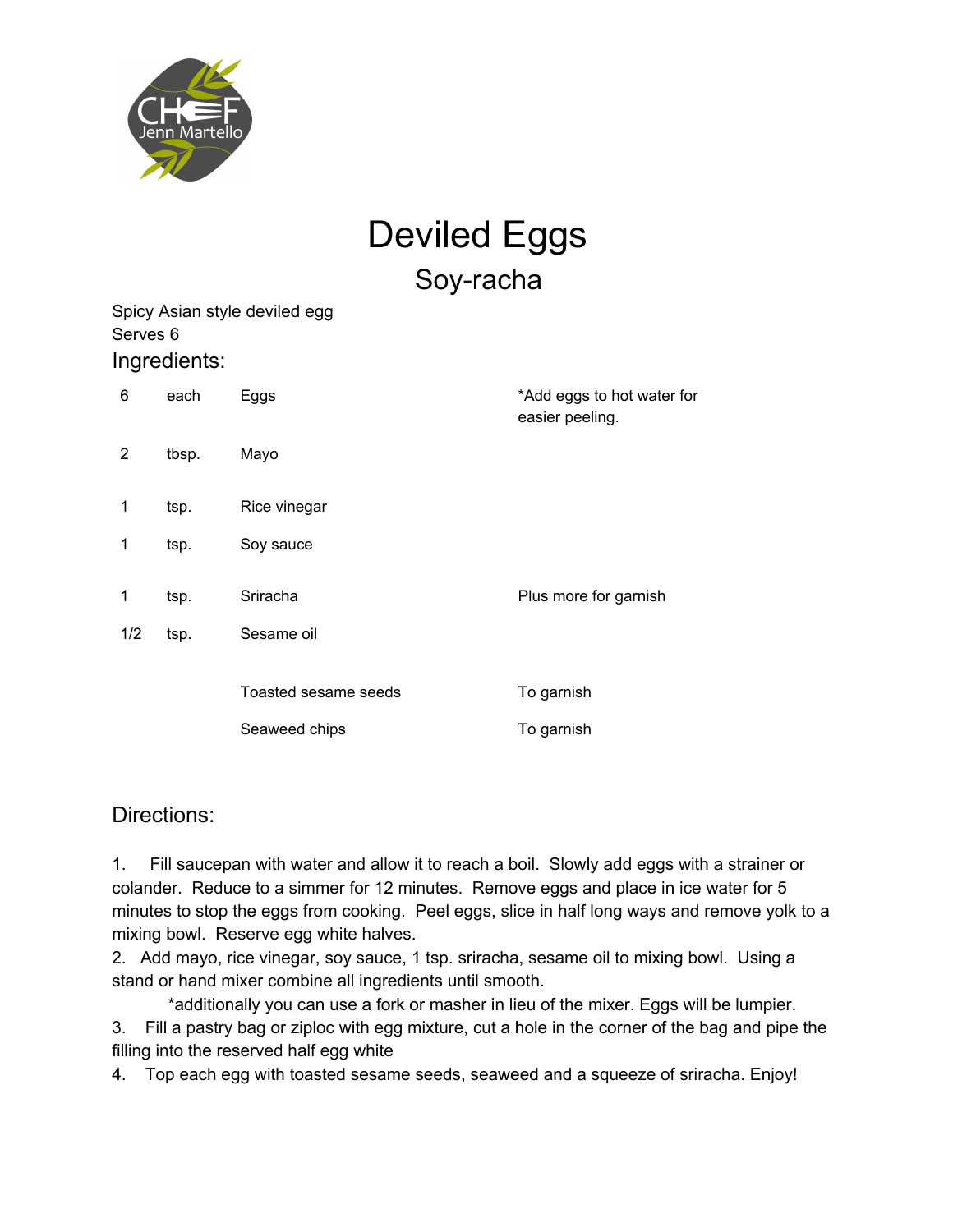

### Deviled Eggs Green Eggs and Ham

Pesto and Prosciutto deviled egg Serves 6 Ingredients:

| 6 | each    | Eggs                     | *Add eggs to hot water for<br>easier peeling.              |
|---|---------|--------------------------|------------------------------------------------------------|
| 3 | tbsp.   | Mascarpone               | Italian style cream cheese                                 |
| 2 | tbsp    | Pesto                    |                                                            |
| 1 | pinch.  | Salt                     |                                                            |
| 3 | slices. | <b>Crispy Prosciutto</b> | Bake in oven on parchment<br>paper at 375F* for 15 minutes |
|   |         | Basil leaves             | Thinly sliced                                              |

Directions:

1. Fill saucepan with water and allow it to reach a boil. Slowly add eggs with a strainer or colander. Reduce to a simmer for 12 minutes. Remove eggs and place in ice water for 5 minutes to stop the eggs from cooking. Peel eggs, slice in half long ways and remove yolk to a mixing bowl. Reserve egg white halves.

2. Add mascarpone, pesto, and salt to mixing bowl. Using a stand or hand mixer combine all ingredients until smooth.

\*additionally you can use a fork or masher in lieu of the mixer. Eggs will be lumpier. 3. Fill a pastry bag or ziploc with egg mixture, cut a hole in the corner of the bag and pipe the filling into the reserved half egg white

4. Top each egg with crispy prosciutto and basil leaves. Enjoy!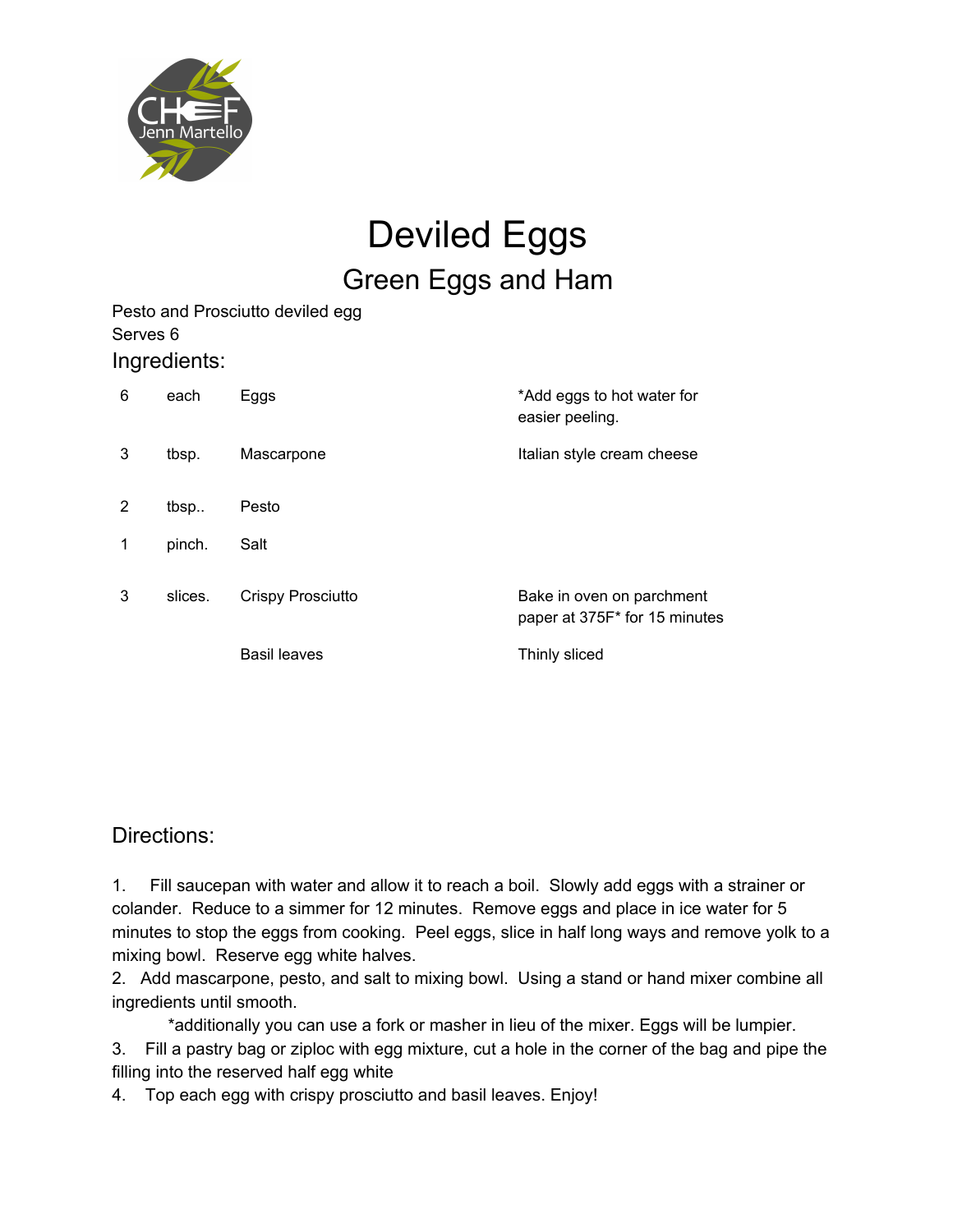

## Deviled Eggs What's the Dill

| Ingredients:<br>Eggs | *Add eggs to hot water for<br>easier peeling. |
|----------------------|-----------------------------------------------|
|                      |                                               |
|                      |                                               |
| Mayo                 |                                               |
| Dill pickle juice    |                                               |
| Grainy mustard       |                                               |
| Diced dill pickles   | Plus more for garnish                         |
| Chopped fresh dill   | Plus more for garnish                         |
| Salt and Pepper      | To taste                                      |
|                      |                                               |

#### Directions:

1. Fill saucepan with water and allow it to reach a boil. Slowly add eggs with a strainer or colander. Reduce to a simmer for 12 minutes. Remove eggs and place in ice water for 5 minutes to stop the eggs from cooking. Peel eggs, slice in half long ways and remove yolk to a mixing bowl. Reserve egg white halves.

2. Add mayo, pickle juice, grainy mustard, diced dill pickles and fresh dill to mixing bowl. Using a stand or hand mixer combine all ingredients until smooth.

\*additionally you can use a fork or masher in lieu of the mixer. Eggs will be lumpier. 3. Fill a pastry bag or ziploc with egg mixture, cut a hole in the corner of the bag and pipe the filling into the reserved half egg white

4. Top each egg with diced pickles and a sprig of dill Enjoy!